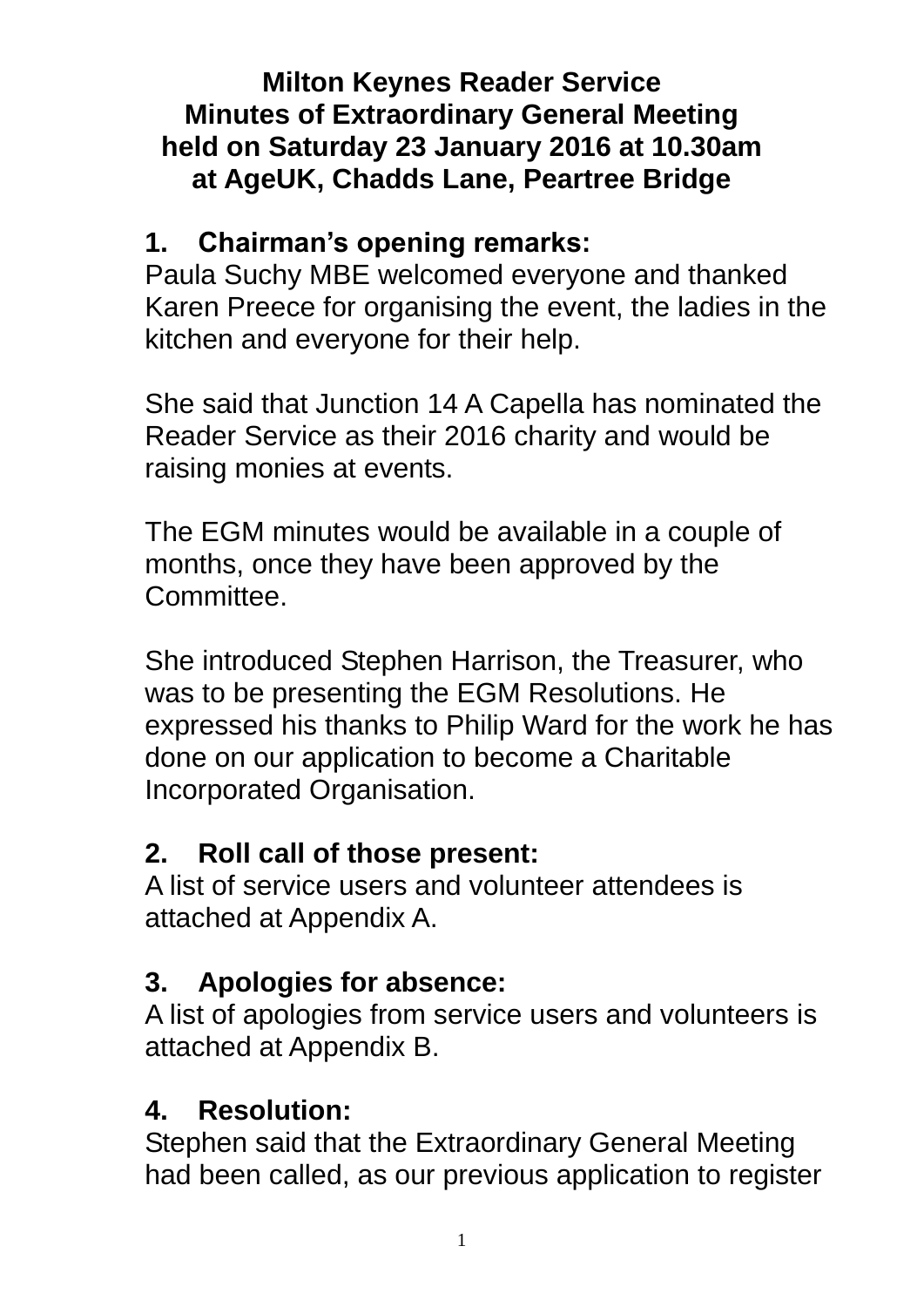as a Charitable Incorporated Organisation (CIO) with the Charity Commission had not been successful. Following this, our Constitution has been reviewed and Resolutions drawn up for approval, so that we can resubmit our application.

Stephen said that since the Draft Resolution was circulated, a further review of the Constitution resulted in two additional Resolutions (g) and (h) being included. He asked if there were any objections to these inclusions, there were none.

Stephen read the Resolutions and after each one, asked if there were any questions:

## **Draft Resolution**

THAT the Constitution of Milton Keynes Reader Service as a Charitable Incorporated Organisation as adopted at the Extraordinary General Meeting held on 27 June 2015 be amended as follows:

(a) Section 3 'Object' to revert to the shorter text set out in our current constitution i.e.:

"The Milton Keynes Reader Service provides a reading, writing and facilitation service to people living and/or working within the Unitary Authority of Milton Keynes who have sensory or physical disabilities or learning difficulties."

The only difference between the above text and our existing constitution is that the existing constitution states that "The Milton Keynes Reader Service aims to provide…" rather than "The Milton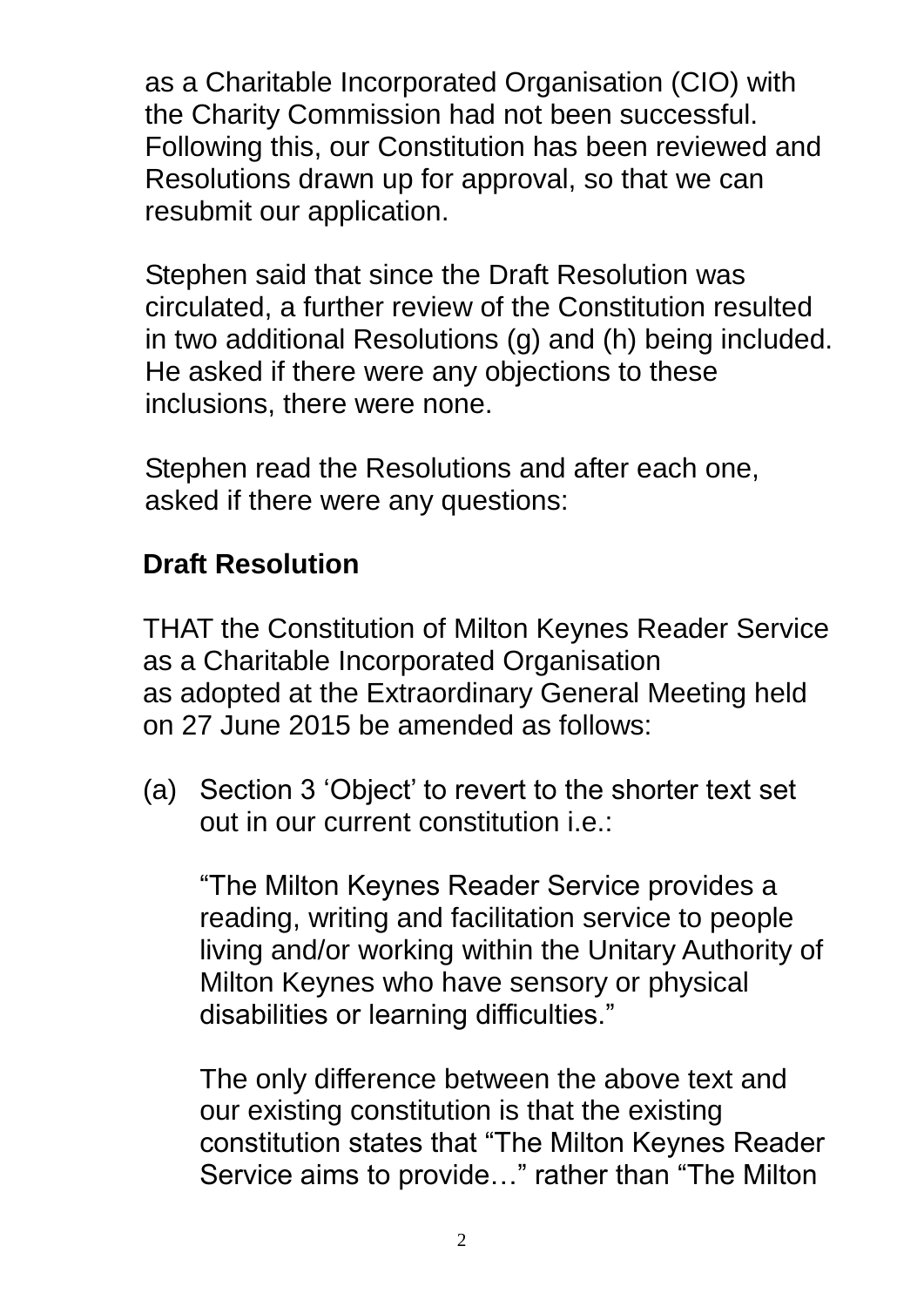Keynes Reader Service provides";

- (b) The remaining text in Section 3 Object to be transferred to Section 4 Powers with two amendments as set out in part (c) of the resolution;
- (c) (i) In new section 4 the power:

'to offer a large print and recording transcription service' shall be replaced by the power:

'to offer a Braille, large print and recording transcription service';

(c) (ii) the text:

"The organisation facilitates the use of Braille as it relates to Reader Service activities and signposts others requiring braille transcription to appropriate providers." shall be deleted;

- (d) various references to "the Reader Service", "the association" and "the charity" shall be amended for consistency to "the CIO" (Charitable Incorporated Organisation).
- (e) sub-clause 11(5)(b) General meetings of members, Quorum at general meetings as set out below:

"Subject to the following provisions, the quorum for general meetings shall be the greater of 5% of members. An organisation represented by a person present at the meeting in accordance with sub-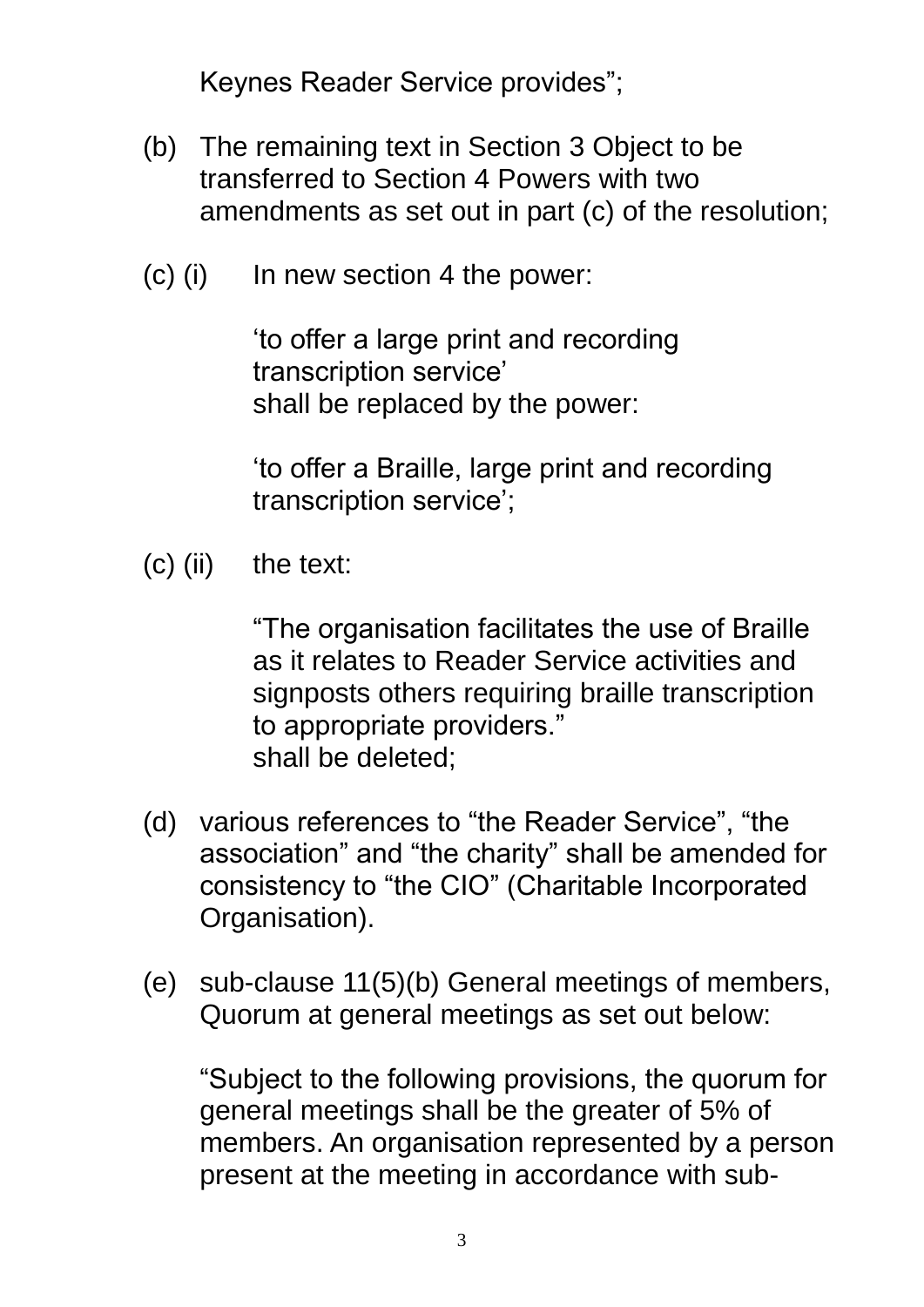clause (7) of this clause, is counted as being present in person."

shall be deleted and be replaced with:

"Subject to the following provisions, the quorum for general meetings shall be 5% of the members. An organisation represented by a person present at the meeting in accordance with sub-clause (7) of this clause, is counted as being present in person.";

(f) the first paragraph of sub-clause  $11(7)(a)$  General meetings of members Proxy voting as set out below:

"Any member of the CIO may appoint another person as a proxy to exercise all or any of that member's rights to attend, speak and vote at a general meeting of the CIO. Proxies must be appointed by a notice in writing (a "proxy notice") which:"

Shall be deleted and be replaced with:

"Any member of the CIO may, if the charity trustees so decide, appoint another person as a proxy to exercise all or any of that member's rights to attend, speak and vote at a general meeting of the CIO. Proxies must be appointed by a notice in writing in the form issued by the CIO (a "proxy notice") which:".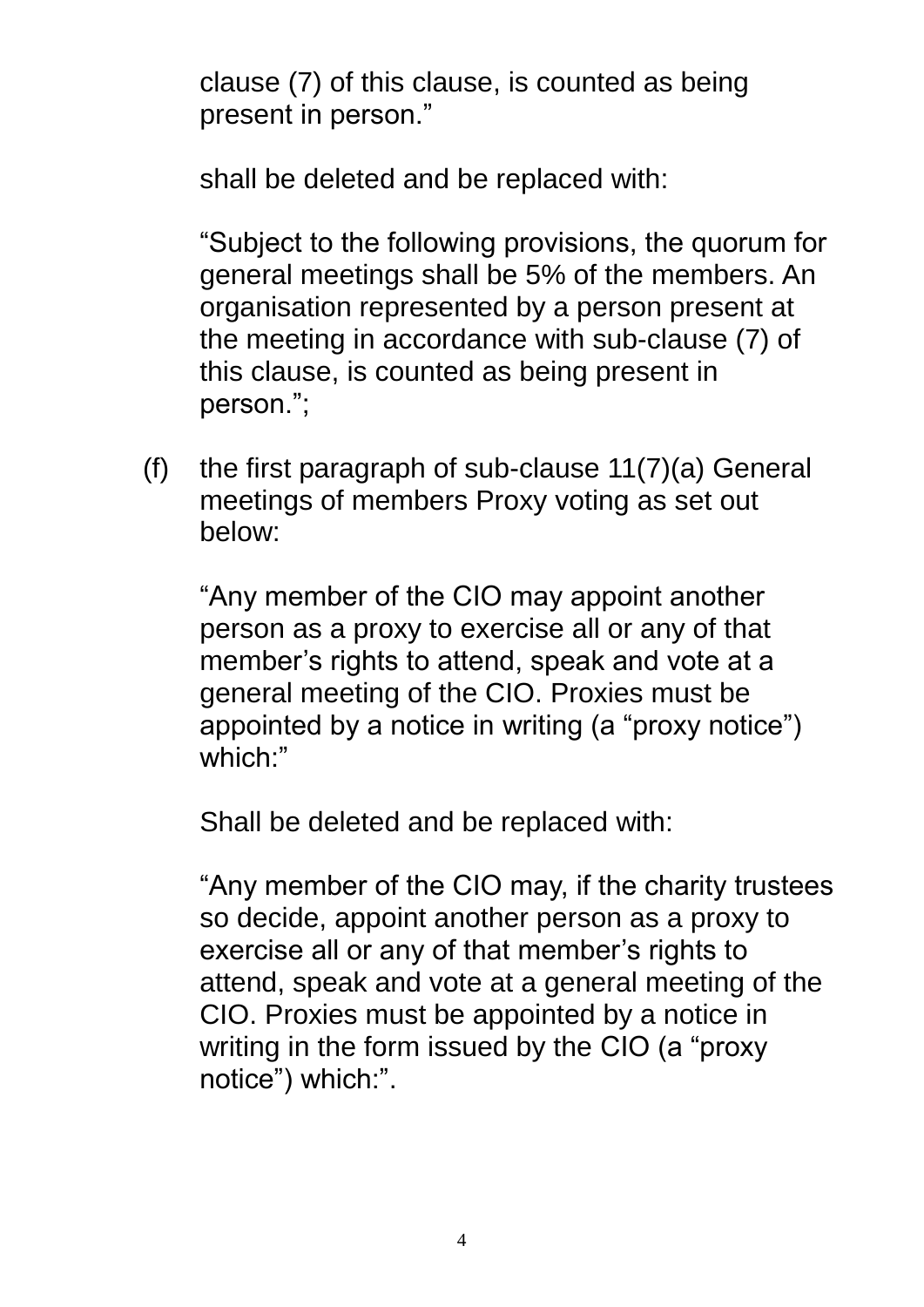### **Additional resolutions**

 $(g)$  (i) the power to:

"employ and dismiss staff, provided that no member of the committee can be employed by the CIO"

be amended to the power to:

"employ and dismiss staff, provided that no trustee or co-opted member of the Committee of Trustees can be employed by the CIO"

(g) (ii) The following text shall be added to sub-clause 12(3)(d) (Charity trustees - Number of charity trustees):

> "The provisions of Clause 6 (Benefits and payments to charity trustees and connected persons) shall apply to all persons co-opted to the committee in non-voting roles as though they were a charity trustee or connected person."

(g) (iii) In sub-clause  $12(3)(e)$  (Charity trustees – Number of charity trustees) the text:

> "The Service Co-ordinator employed by the CIO will be invited to attend meetings of the trustees as a non-voting member"

shall be replaced with:

"The Service Co-ordinator employed by the CIO will be invited to attend meetings of the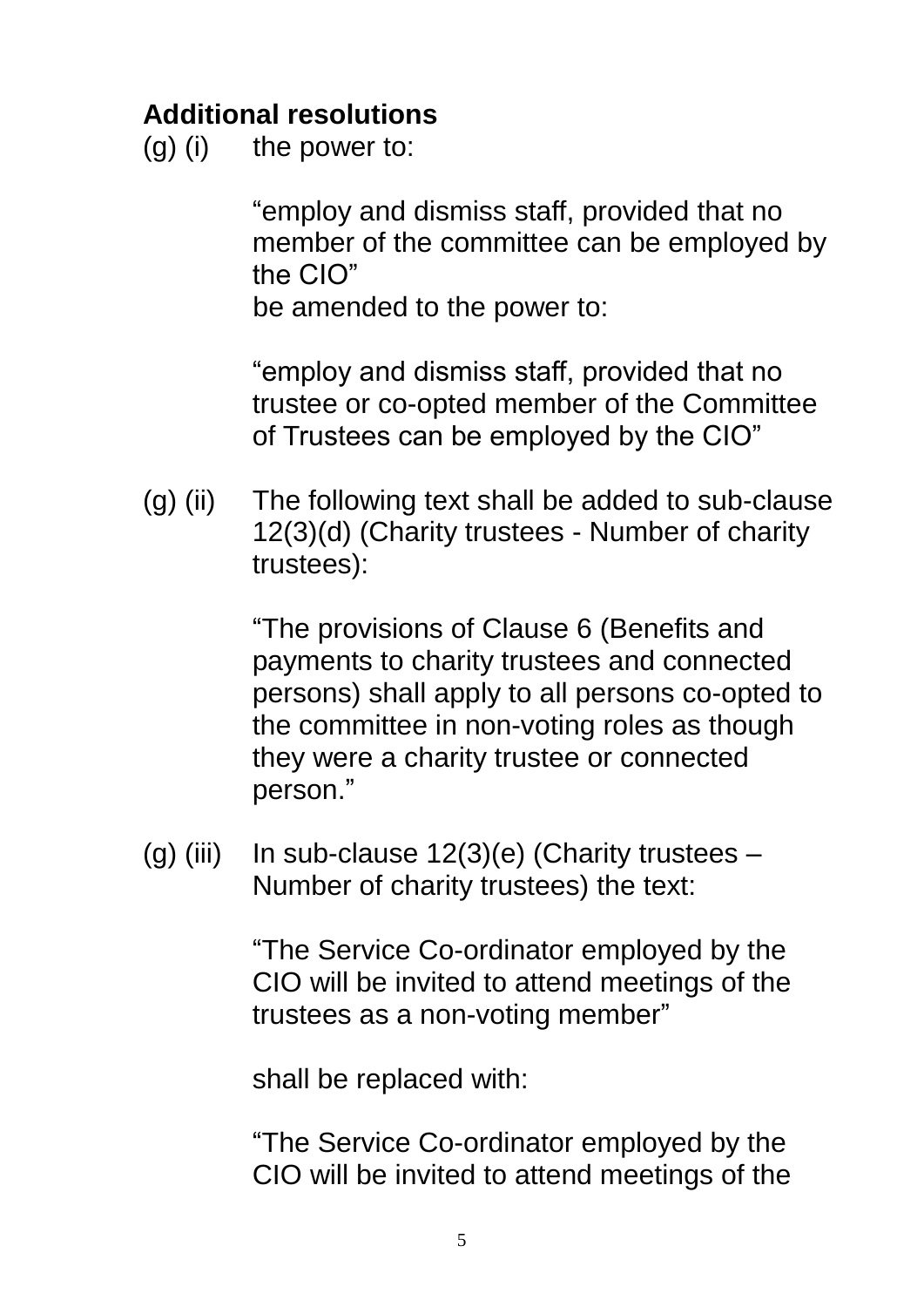trustees in a non-voting capacity"

(h) It further be resolved that the version of the constitution incorporating the changes listed in the preceding resolution along with non-substantive drafting amendments to the version previously adopted on 27 June 2015 and which was available on request in electronic or paper form from the Coordinator prior to this meeting shall be the version used to progress our application to the Charity Commission for Charitable Incorporated Organisation status.

Questions:

Alan Smith asked how someone approaches the committee to ask the timeline for making a proxy vote. PS said they can call the office and ask for information.

Martin Pollard said he feels the committee should consider this and outline procedures for making proxy votes available. PS said the committee would discuss this proposal.

Stephen then handed over to Paula, who thanked him for his presentation and explaining them so clearly.

Paula asked for a show of hands for approval, which was given. She asked if there were any abstentions or objections and there were none.

It was agreed that Resolutions (a) to (h) above are approved.

### **5. Any other business:**

None.